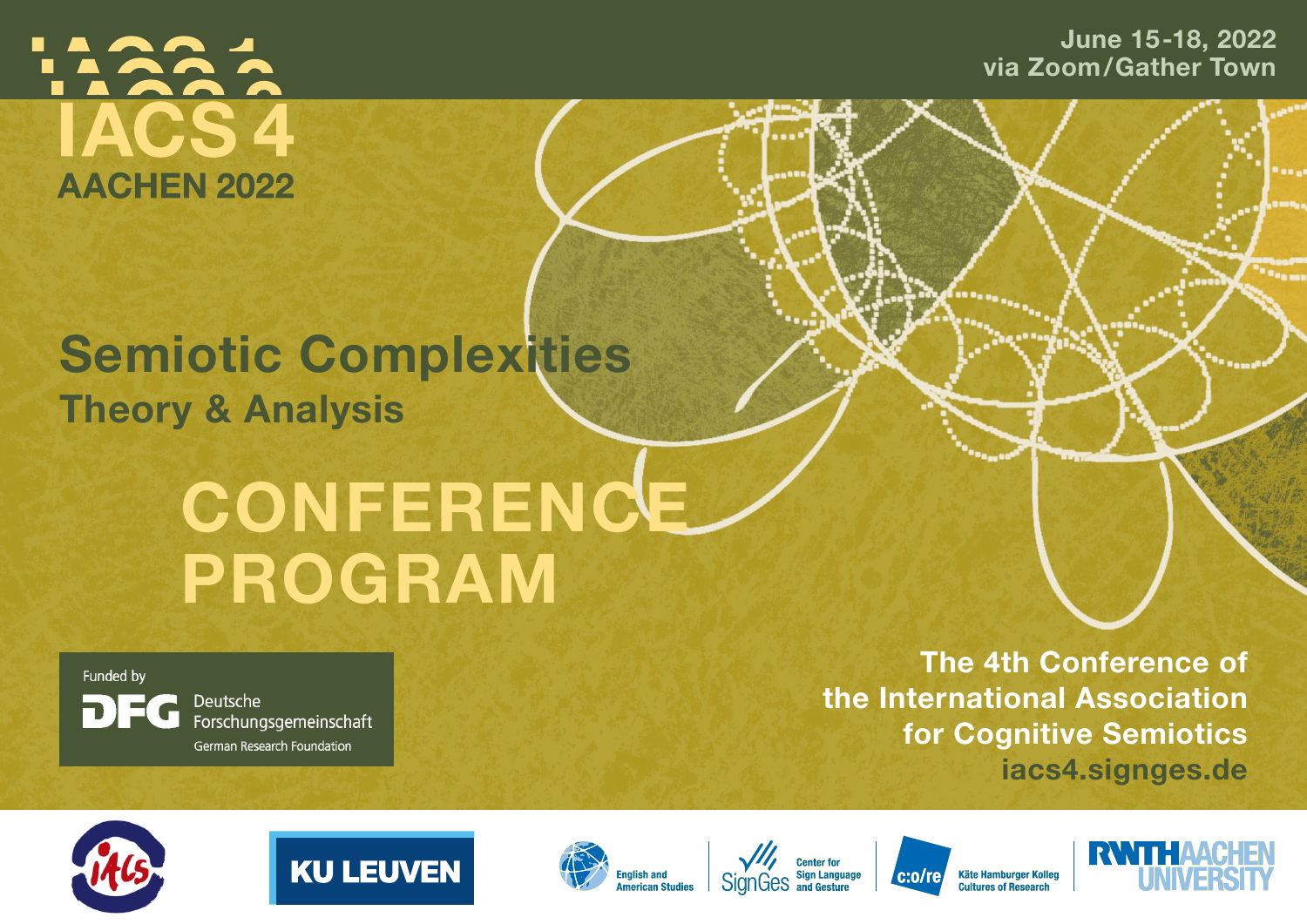### 1/1 Pre-Conference Workshops **Wednesday, June 15, 2022**

| <b>CEST</b>                    | <b>Room1</b>                                                                                                                                                                                 |                              | <b>Room 2</b>                                                                                                                  |
|--------------------------------|----------------------------------------------------------------------------------------------------------------------------------------------------------------------------------------------|------------------------------|--------------------------------------------------------------------------------------------------------------------------------|
| 10:00<br>a.m.                  |                                                                                                                                                                                              |                              | <b>MULTIMODAL ANALYSIS</b><br>John Bateman                                                                                     |
| 12:00<br>p.m.                  | SEMIOTIC APPROACHES TO RESEARCH CULTURES<br>Chairs: Alin Olteanu, Phillip Roth                                                                                                               | <b>1-HOUR BREAK</b>          |                                                                                                                                |
| 01:00<br>p.m.                  | <b>Steve Fuller</b><br>Criteria for being human as a semiotic problem                                                                                                                        |                              |                                                                                                                                |
| 01:30<br>p.m.                  | <b>Alin Olteanu</b><br>The role of imagination in scientific inquiry: a semiotic approach                                                                                                    |                              | <b>GESTURE ANALYSIS</b><br>Cornelia Müller, Jana Bressem & Silva Ladewig                                                       |
| 02:00<br>p.m.<br>02:10<br>p.m. | <b>10-MINUTE BREAK</b><br>Joffrey Becker, Virginie André and Alain Dutech<br>How do we make sense of a robot's behavior? An experimental case study                                          |                              |                                                                                                                                |
| 02:40<br>p.m.                  | <b>Erica Onnis / Between ornaments and armaments. Emergent patterns and communication systems</b><br>in abstract and embodied cellular automata                                              |                              |                                                                                                                                |
| 03:10<br>p.m.<br>03:30<br>p.m. | <b>Markus Pantsar and Frederik Stjernfelt</b><br>How numeral symbols shape arithmetical understanding                                                                                        | <b>20-MINUTE BREAK</b>       |                                                                                                                                |
| 04:00<br>p.m.                  | <b>Amanda Boetzkes</b><br>The Surd and the Dedifferentiation of Aesthetic Form                                                                                                               |                              |                                                                                                                                |
| 04:30<br>p.m.<br>05:00<br>p.m. | Alexandre Hocquet, Frédéric Wieber, Phillip Roth and Alin Olteanu<br>The Entanglement of Models and Software. Tools and Representations in Computational Chemistry<br><b>10-MINUTE BREAK</b> |                              |                                                                                                                                |
| 05:10<br>p.m.                  | <b>Discussion</b>                                                                                                                                                                            |                              |                                                                                                                                |
| 06:00<br>p.m.                  |                                                                                                                                                                                              | <b>20-MINUTE BREAK</b>       |                                                                                                                                |
| 06:20<br>p.m.                  | PRE-CONFERENCE OPENING WORDS by the IACS President Esther Pascual                                                                                                                            |                              | <b>Keynotes Room</b>                                                                                                           |
| 06:30<br>p.m.                  | <b>OPENING KEYNOTE: Eve Sweetser / UC Berkeley</b>                                                                                                                                           |                              | <b>Chair: IACS Vice-President Jamin Pelkey / Keynotes Room</b><br>Gesture meaning and its basis in the meaning of bodily space |
| 07:30<br>p.m.                  |                                                                                                                                                                                              | <b>SOCIAL EVENT</b> / Lounge |                                                                                                                                |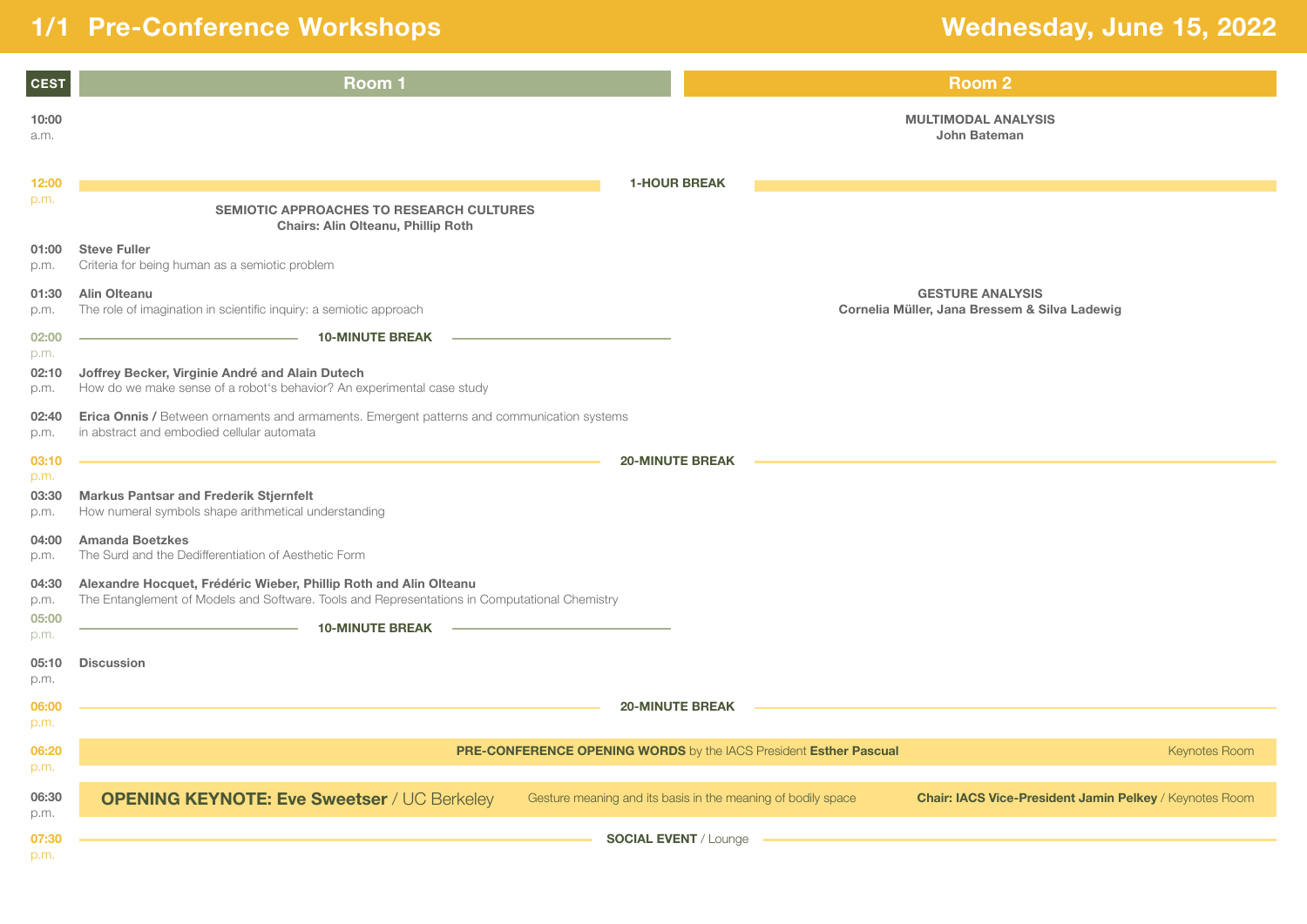### Thursday, June 16, 2022

| 09:00<br>a.m.         | <b>CONFERENCE OPENING &amp; WELCOME</b> by the IACS President Esther Pascual and the IACS4 Co-Chairs Irene Mittelberg and Martin Thiering<br><b>Keynotes Room</b> |                                                                                                                                        |                                                                                                                                                                                         |                                                                                                                                                   |                                                                                                                                        |
|-----------------------|-------------------------------------------------------------------------------------------------------------------------------------------------------------------|----------------------------------------------------------------------------------------------------------------------------------------|-----------------------------------------------------------------------------------------------------------------------------------------------------------------------------------------|---------------------------------------------------------------------------------------------------------------------------------------------------|----------------------------------------------------------------------------------------------------------------------------------------|
| 09:30<br>a.m.         | <b>KEYNOTE 1: Jordan Zlatev / Lund University</b>                                                                                                                 | <b>Chair: Geert Brône / Keynotes Room</b>                                                                                              |                                                                                                                                                                                         |                                                                                                                                                   |                                                                                                                                        |
| 10:30<br>a.m.         |                                                                                                                                                                   |                                                                                                                                        | <b>15-MINUTE BREAK</b>                                                                                                                                                                  |                                                                                                                                                   |                                                                                                                                        |
| <b>CEST</b>           | Room <sub>1</sub>                                                                                                                                                 | <b>Room 2</b>                                                                                                                          | Room <sub>3</sub>                                                                                                                                                                       | Room <sub>4</sub>                                                                                                                                 | <b>Keynotes Room</b>                                                                                                                   |
|                       |                                                                                                                                                                   | <b>Metaphor</b><br><b>Chair: S. Mohammadi Shirmahaleh</b>                                                                              | <b>Anthropology</b><br><b>Chair: Kristian Tylén</b>                                                                                                                                     | <b>Panel: Music and Embodied Cognition</b><br><b>Chairs: Kurt Feyaerts &amp; Paul Sambre</b>                                                      | Gesture<br>Chair: akub Jehlicka                                                                                                        |
| 10:45<br>a.m.         |                                                                                                                                                                   | <b>Kristine Treija</b><br>Sound-colour synaesthesia in the<br>framework of conceptual metaphor theory                                  | <b>Katarzyna Machtyl</b><br>Mutual meaning-making processes in an<br>open world                                                                                                         | Gerriet Krishna Sharma<br>Semiotics of Sculpturality in Shared<br>Perceptual Spaces                                                               | S. Debreslioska and P. Perniss<br>Gestures are sensitive to information<br>structure in discourse                                      |
| 11:15<br>a.m.         |                                                                                                                                                                   | Shekoufeh Mohammadi Shirmahaleh<br>Metaphorical Experience of Time:<br>Literary Resignification for Sociopolitical<br>Resistance       | K. Tylén, Z. Alinam and C. Vesper<br>The cultural route to conceptualization of<br>urban space                                                                                          | <b>Mihailo Antovic</b><br>Embodiment and Multi-level Grounding in<br>Naive Participant Descriptions of Musical<br>Excerpts                        | Valeria De Luca<br>Towards a deictic "vocation" of dance<br>gestures. The example of the sketch and<br>marking in Argentine tango      |
| 11:45                 |                                                                                                                                                                   |                                                                                                                                        | <b>15-MINUTE BREAK</b>                                                                                                                                                                  |                                                                                                                                                   |                                                                                                                                        |
| a.m.<br>12:00<br>p.m. |                                                                                                                                                                   | Hongjun Chen and Xichu Zhu<br>Hemispheric dominance of metaphor<br>processing for Chinese-English bilinguals:<br>DVF and ERPs evidence | <b>Paul Sambre</b><br>Semiotic antimafia fieldwork in the wild:<br>maximalist social cognition after Foucault                                                                           | Nina Julich-Warpakowski<br>Motion verbs in music criticism:<br>Their conceptual and communicative<br>motivation                                   | Jakub Jehlicka and Eva Leheckova<br>An integrative approach to capturing<br>iconicity in co-speech gestures produced<br>in interaction |
| 12:30<br>p.m.         |                                                                                                                                                                   |                                                                                                                                        | <b>Elize Bisanz and Papia Bawa</b><br>Bio-Virtualization. The biological footprints<br>of Visual Reasoning on Memorizing<br>Techniques: An empirical Study<br>Supported by Video-Gaming | Anna Bonifazi<br>Words, music, images, and tears: Cross-<br>modal metaphor and iconicity in Justin<br>Timberlake's song video Cry me a river      |                                                                                                                                        |
| 01:00                 |                                                                                                                                                                   |                                                                                                                                        | <b>1-HOUR BREAK</b>                                                                                                                                                                     |                                                                                                                                                   |                                                                                                                                        |
| p.m.                  |                                                                                                                                                                   | <b>Metaphor</b><br><b>Chair: Göran Sonesson</b>                                                                                        | Anthropology<br><b>Chair: Kristian Tylén</b>                                                                                                                                            | <b>Panel: Music and Embodied Cognition</b><br><b>Chairs: Kurt Feyaerts &amp; Paul Sambre</b>                                                      | Gesture<br>Chair: Gökhan Özkayin                                                                                                       |
| 02:00<br>p.m.         |                                                                                                                                                                   | Göran Sonesson, Elena Carmen Faur<br>The Lifeworld Foundation of Metaphors                                                             | <b>Discussion</b>                                                                                                                                                                       | <b>Paul Sambre</b><br>Embodied cognitive semiotics and<br>trumpet discourse: multimodal<br>representation in music as structure and<br>phenomenon | Šárka Kadavá<br>Measuring the efficiency of pantomime in<br>event representation                                                       |
| 02:30<br>p.m.         |                                                                                                                                                                   | <b>Joel Parthemore</b><br>What is a dead metaphor, and when is a<br>metaphor truly dead?                                               |                                                                                                                                                                                         | Laura Bishop<br>Emergent coordination of ancillary<br>gestures motivates interperformer<br>engagement during group music-making                   | Gökhan Özkayin<br>What does it mean that gestures are<br>intentional? A comparison of adaptors<br>and beats in children's narratives   |

03:00 p.m.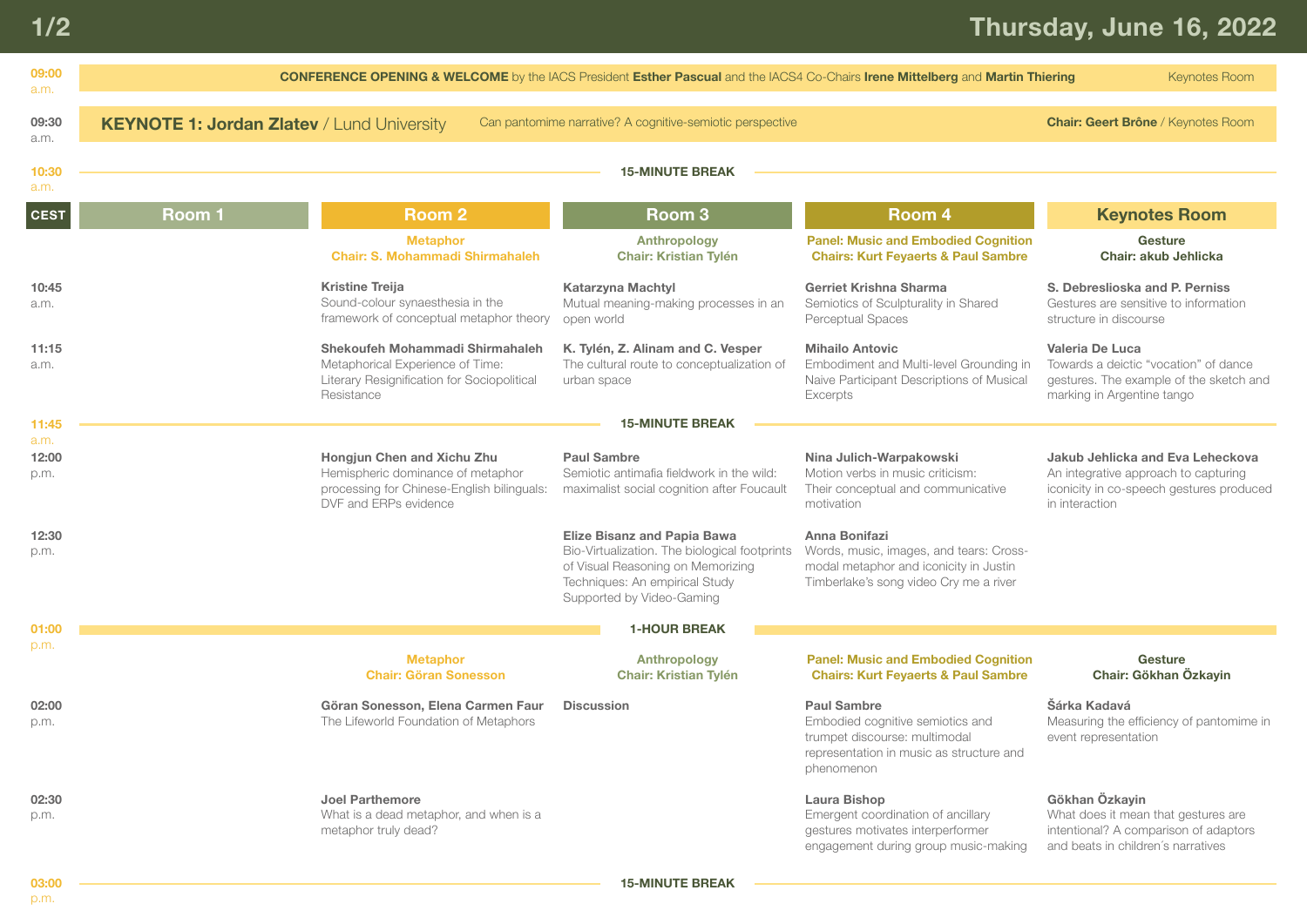| <b>CEST</b>           | Room <sub>1</sub>                                                                             | <b>Room 2</b>                                                                                                                                                                                     | Room <sub>3</sub>                                                                                                                                              | Room 4                                                                                            | <b>Keynotes Room</b>                                                                   |
|-----------------------|-----------------------------------------------------------------------------------------------|---------------------------------------------------------------------------------------------------------------------------------------------------------------------------------------------------|----------------------------------------------------------------------------------------------------------------------------------------------------------------|---------------------------------------------------------------------------------------------------|----------------------------------------------------------------------------------------|
|                       |                                                                                               | <b>Panel: Spaces of Memory</b><br><b>Chair: Göran Sonesson</b>                                                                                                                                    |                                                                                                                                                                | <b>Panel: Music and Embodied Cognition</b><br><b>Chairs: Kurt Feyaerts &amp; Paul Sambre</b>      | Gesture<br>Chair: Gökhan Özkayin                                                       |
| 03:15<br>p.m.         |                                                                                               | <b>Discussion</b>                                                                                                                                                                                 |                                                                                                                                                                | K. Meissl, P. Sambre K. Feyaerts<br>The complexity of musical dynamics in<br>orchestra conducting | <b>Discussion</b>                                                                      |
| 03:45<br>p.m.         |                                                                                               |                                                                                                                                                                                                   |                                                                                                                                                                | <b>Discussion</b>                                                                                 |                                                                                        |
| 04:15<br>p.m.         |                                                                                               |                                                                                                                                                                                                   | <b>15-MINUTE BREAK</b>                                                                                                                                         |                                                                                                   |                                                                                        |
|                       | <b>Diagrams</b><br><b>Chair: Perdo Ata</b>                                                    | <b>Contemporary Semiotic Fitting</b><br><b>Chairs: K. Kull, S. Walsh Matthews</b>                                                                                                                 | <b>Inference &amp; Mind</b><br><b>Chair: Tiago da Costa E Silva</b>                                                                                            |                                                                                                   | <b>Reconsidering the Classics</b><br><b>Chair: Julia Salzinger</b>                     |
| 04:30<br>p.m.         | Maria-Eirini Panagiotidou<br>Iconicity with(in) Ekphrasis: Images,<br>diagrams, and metaphors | <b>Kalevi Kull</b><br>Semiotic Fitting and Ecological Fitting:<br>The open umwelt                                                                                                                 | Tiago da Costa E Silva<br>On Limits and Relations. The Esthetics<br>of Transgressiveness and the Limits of<br>Semiotical Inquiry                               |                                                                                                   | <b>Richard Rosenbaum</b><br>Answering Eco's Objections to Kant's<br>Categories         |
| 05:00<br>p.m.         | Henrique Perissinotto, Joao Queiroz<br>Metacognition and diagrams in marking-<br>for-self     | <b>Stéphanie Walsh Matthews</b><br>Fitting, Fitness, Firing, and Frailty: How<br>various ecologies of semiotic practice are<br>lost within a third-interpretant exploration<br>of human relations | Martin Švantner<br>Inferring Ears: Cognitive Semiotics and<br>Musical Anthroposemiosis                                                                         |                                                                                                   | Julia Salzinger<br>What do schemas, signs and icons have<br>in common? The viola joke! |
| 05:30                 |                                                                                               |                                                                                                                                                                                                   | <b>15-MINUTE BREAK</b>                                                                                                                                         |                                                                                                   |                                                                                        |
| p.m.<br>05:45<br>p.m. | <b>Discussion</b>                                                                             | <b>Jamin Pelkey</b><br>Markedness on Trial: The Semiotic<br>Fitness of an Embodied Concept                                                                                                        | Donna West<br>Managing Abductions in the Working<br>Memory System: Reliance on the<br>Episodic Buffer                                                          |                                                                                                   | <b>Discussion</b>                                                                      |
| 06:15<br>p.m.         |                                                                                               | Lorenzo Magnani<br>Semiotic brains and the disembodiment<br>of the mind                                                                                                                           |                                                                                                                                                                |                                                                                                   |                                                                                        |
| 06:45<br>p.m.         | <b>KEYNOTE 2: Riccardo Fusaroli / Aarhus University</b>                                       |                                                                                                                                                                                                   | Interactive linguistic alignment in perspective: how do we re-use each other's<br>language to understand each other, solve problem together and learn language |                                                                                                   | <b>Chair: Donna West / Keynotes Room</b>                                               |
| 08:30<br>p.m.         |                                                                                               | Geoffrey Govier / Royal College of Music London PIANO INTERMEZZI                                                                                                                                  |                                                                                                                                                                | Introduction: Irene Mittelberg / Keynotes Room                                                    |                                                                                        |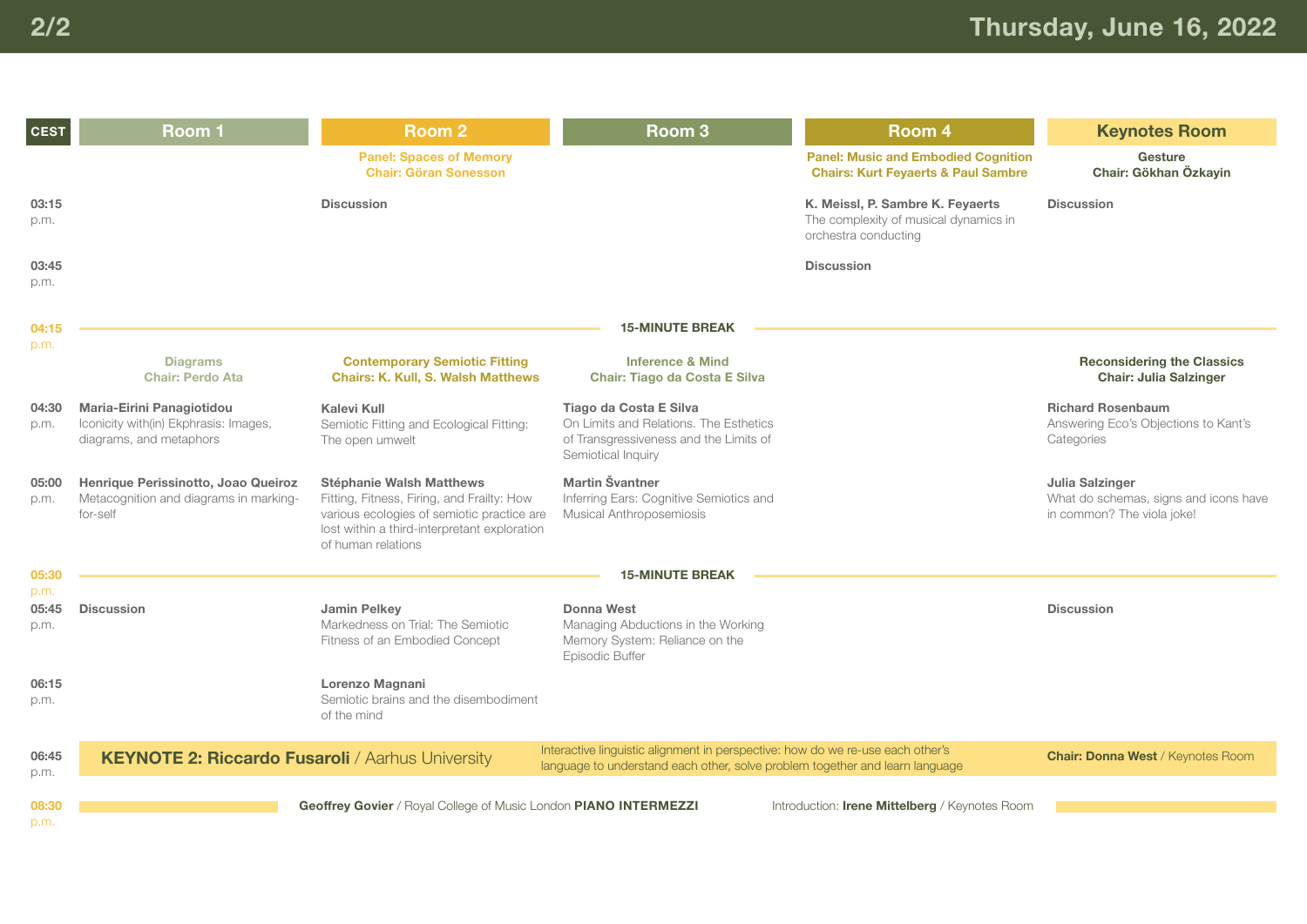| 09:00<br>a.m.         | <b>KEYNOTE 3: Claudio Paolucci</b> / Bologna University                                                                         |                                                                                                                                                                                       |                                                                                                                                                                                 |                                                                                                                                                                                                    | <b>Chair: Paul Sambre / Keynotes Room</b>                                                                              |
|-----------------------|---------------------------------------------------------------------------------------------------------------------------------|---------------------------------------------------------------------------------------------------------------------------------------------------------------------------------------|---------------------------------------------------------------------------------------------------------------------------------------------------------------------------------|----------------------------------------------------------------------------------------------------------------------------------------------------------------------------------------------------|------------------------------------------------------------------------------------------------------------------------|
| 10:00<br>a.m.         |                                                                                                                                 |                                                                                                                                                                                       | <b>15-MINUTE BREAK</b>                                                                                                                                                          |                                                                                                                                                                                                    |                                                                                                                        |
| <b>CEST</b>           | Room 1                                                                                                                          | Room <sub>2</sub>                                                                                                                                                                     | Room <sub>3</sub>                                                                                                                                                               | Room 4                                                                                                                                                                                             | <b>Keynotes Room</b>                                                                                                   |
|                       | <b>Poetics</b><br><b>Chair: Henrique Perissinotto</b>                                                                           | <b>Language Acquisition, Development</b><br>and Learning / Chair: Lauri Linask                                                                                                        | <b>Cognition &amp; Religion</b><br><b>Chair: Jamin Pelkey</b>                                                                                                                   | <b>Media</b><br><b>Chair: Sophia Melanson</b>                                                                                                                                                      | <b>Multimodality</b><br><b>Chair: Maria Hedblom</b>                                                                    |
| 10:15<br>a.m.         | <b>Mary Coghill</b><br>Semiotics and Poetics: Poet's "toys" -<br>praxis through theory                                          | <b>Huang Xiaoyun</b><br>A Study on the Semantic Network of<br>Preposition "of" in the English Learners'<br>Graduation Theses Abstracts under The<br>Principled Polysemy Network Model | Alina Therese Lettner<br>Buddhist phenomenological steps to<br>an intercultural cognitive semiotics: A<br>Yogācāra view on the bio-cybernetic<br>complexities of living systems | <b>Jose Sanjines</b><br>Intersemiosis in Film and New Media                                                                                                                                        | <b>Piotr Konderak</b><br>Mapping, coupling, interdependence?<br>On a cognitive-scientific view on<br>multimodality     |
| 10:45<br>a.m.         | Giulia Sperduti<br>Conceptual metaphors in the reuse of<br>Classical myths in Rita Dove's work: The<br>Darker Face of the Earth | Lauri Linask<br>The poetry of language acquisition:<br>autocommunication and crib talk                                                                                                | M. Xiang, E. Pascual, A. Bonifazi<br>Philosophy as therapy: A cognitive<br>rhetorical analysis of the Socratic<br>elenchus in an early Daoist text                              | Sophia Melanson<br>Manufacturing Bias: A Cognitive Semiotic<br>Analysis of Political Reasoning within<br><b>Highly Mediated Political Discourse</b>                                                | M. Thiering, S.Günzel, I. Mittelberg<br>Viewpoint and the multimodal construction<br>of semiotic spaces in video games |
| 11:15                 |                                                                                                                                 |                                                                                                                                                                                       | <b>15-MINUTE BREAK</b>                                                                                                                                                          |                                                                                                                                                                                                    |                                                                                                                        |
| a.m.<br>11:30<br>a.m. | <b>Discussion</b>                                                                                                               | E. Rombouts, B. Maes and I. Zink<br>How returning to a cognitive model<br>clarified surprising results on children's<br>gesture comprehensibility                                     | <b>Jamin Pelkey</b><br>Embodied Pattern Grammar in the<br>Tibetan Wheel of Life                                                                                                 | Adornetti, Chiera, Altavilla, Deriu,<br>Lecci, Marini, Magni, Valeri, Ferretti<br>Comprehension of linguistic and visual<br>narratives: an empirical study in children<br>with typical development | <b>Maria Hedblom and Oliver Kutz</b><br>The ontology of image schemas and the<br>artificial mind                       |
| 12:00<br>p.m.         |                                                                                                                                 | <b>Discussion</b>                                                                                                                                                                     | <b>Discussion</b>                                                                                                                                                               | <b>Discussion</b>                                                                                                                                                                                  | Claudia Lehmann<br>Multimodal markers of irony. Yeah, right.<br>Tell me about it!                                      |
| 12:30                 |                                                                                                                                 |                                                                                                                                                                                       | <b>2-HOUR BREAK</b>                                                                                                                                                             |                                                                                                                                                                                                    |                                                                                                                        |
| p.m.                  |                                                                                                                                 |                                                                                                                                                                                       |                                                                                                                                                                                 |                                                                                                                                                                                                    |                                                                                                                        |

1/2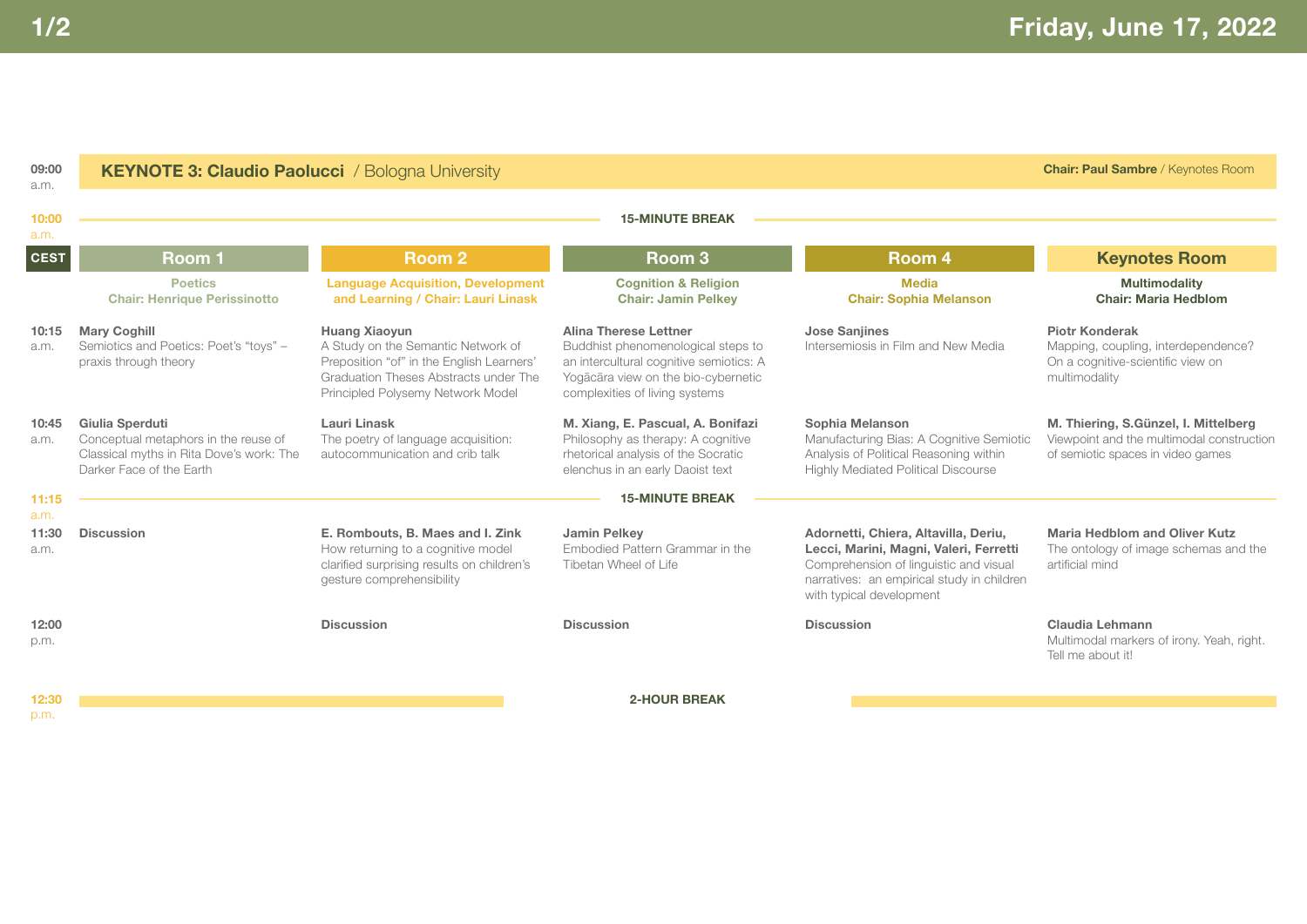| <b>CEST</b>           | Room 1                                                                                                                                   | <b>Room 2</b>                                                                                                                               | Room <sub>3</sub>                                                                                                                                          | Room <sub>4</sub>                                                                                                                                 | <b>Keynotes Room</b>                                                                                                                                                                   |
|-----------------------|------------------------------------------------------------------------------------------------------------------------------------------|---------------------------------------------------------------------------------------------------------------------------------------------|------------------------------------------------------------------------------------------------------------------------------------------------------------|---------------------------------------------------------------------------------------------------------------------------------------------------|----------------------------------------------------------------------------------------------------------------------------------------------------------------------------------------|
|                       | <b>Textuality</b><br><b>Chair: Vered Heruti</b>                                                                                          | <b>Embodied Language</b><br><b>Chair: Sonja Zeman</b>                                                                                       | <b>Embodiment</b><br><b>Chair: Douglas Niño</b>                                                                                                            | <b>Emergence &amp; Agency</b><br><b>Chair: Todd Oakley</b>                                                                                        | <b>Multimodality</b><br><b>Chair: Inesa Sahakvan</b>                                                                                                                                   |
| 02:30<br>p.m.         | <b>Oscar Castro</b><br>Embodied cognition and endo-<br>exosemiotics: Allorecognition in non<br>neural organisms                          | Esther Pascual and Bárbara Marqueta<br>Viewpointed semantics: Spanish verb-<br>complement compounds as fictive<br>interaction constructions | <b>Klaus Schwarzfischer</b><br>Embodied Aesthetic Experiences as<br><b>Cognitive Modelling Processes</b>                                                   | Pedro Ata and Joao Queiroz<br>Emergent sign-action: classical ballet as a<br>self-organized and temporally distributed<br>semiotic process        | Inesa Sahakyan<br>Two plus two is not four: the complex<br>interplay of semiotic modes in multimodal<br>meaning-making practices                                                       |
| 03:00<br>p.m.         | V. Heruti, D. Bergerbest and R. Giora<br>Ambiguous Text in Painting:<br>Psycholinguistic Aspects of Making<br>Meaning in the Visual Arts | Hui Zhang<br>Demystify the Mind of Ancient Chinese<br>Diplomats: Legitimation & Representation<br>of Strategies in Zhanguo Ce               | Douglas Niño<br>The Curious Incident of the Dog and<br>Predictive Processing: Drawing some<br>Semiotic Consequences of Allostatic<br>Approach to Cognition | Juan Carlos Mendoza Collazos<br>An agency hierarchy: a cognitive<br>semiotic model for understanding and<br>experimenting with agentive phenomena | Chiara Bonsignori, Elena Tomasuolo,<br>Pasquale Rinaldi and Virginia Volterra<br>Representing actions through sign<br>language and co-speech gestures by<br>deaf and hearing Italians. |
| 03:30<br>p.m.         |                                                                                                                                          |                                                                                                                                             | <b>15-MINUTE BREAK</b>                                                                                                                                     |                                                                                                                                                   |                                                                                                                                                                                        |
| 03:45<br>p.m.         | <b>Discussion</b>                                                                                                                        | Sonja Zeman<br>The principle of contrast and the<br>emergence of semantic complexity                                                        | <b>Discussion</b>                                                                                                                                          | <b>Todd Oaklev</b><br>Prolegomena to Social-Cognitive<br>Semiotic: Critical Realism in the World<br>of Finance                                    | Kristian Tylén and Lior Nov<br>Investigating collective, creative<br>exploration                                                                                                       |
| 04:15<br>p.m.         |                                                                                                                                          | <b>Guendalina Righetti and Oliver Kutz</b><br>A tooth that is a chair: On the problem of<br>concept combination                             |                                                                                                                                                            | <b>Discussion</b>                                                                                                                                 | <b>Discussion</b>                                                                                                                                                                      |
| 04:45                 |                                                                                                                                          | <b>Discussion</b>                                                                                                                           |                                                                                                                                                            |                                                                                                                                                   |                                                                                                                                                                                        |
| p.m.<br>05:15         |                                                                                                                                          |                                                                                                                                             | <b>15-MINUTE BREAK</b>                                                                                                                                     |                                                                                                                                                   |                                                                                                                                                                                        |
| p.m.                  |                                                                                                                                          |                                                                                                                                             |                                                                                                                                                            |                                                                                                                                                   |                                                                                                                                                                                        |
| 05:30<br>p.m.         | KEYNOTE 4: Morana Alač / UC San Diego                                                                                                    |                                                                                                                                             | On noticing and articulating traces of Firstness in everyday practice.<br>How would you do it?                                                             |                                                                                                                                                   | <b>Chair: Esther Pascual / Keynotes Room</b>                                                                                                                                           |
| 06:30                 |                                                                                                                                          |                                                                                                                                             | <b>IACS GENERAL ASSEMBLY</b> / Room 1                                                                                                                      |                                                                                                                                                   |                                                                                                                                                                                        |
| p.m.<br>07:30<br>p.m. |                                                                                                                                          |                                                                                                                                             | <b>COCKTAIL TASTING AND PUBQUIZ</b> / Break Room                                                                                                           |                                                                                                                                                   |                                                                                                                                                                                        |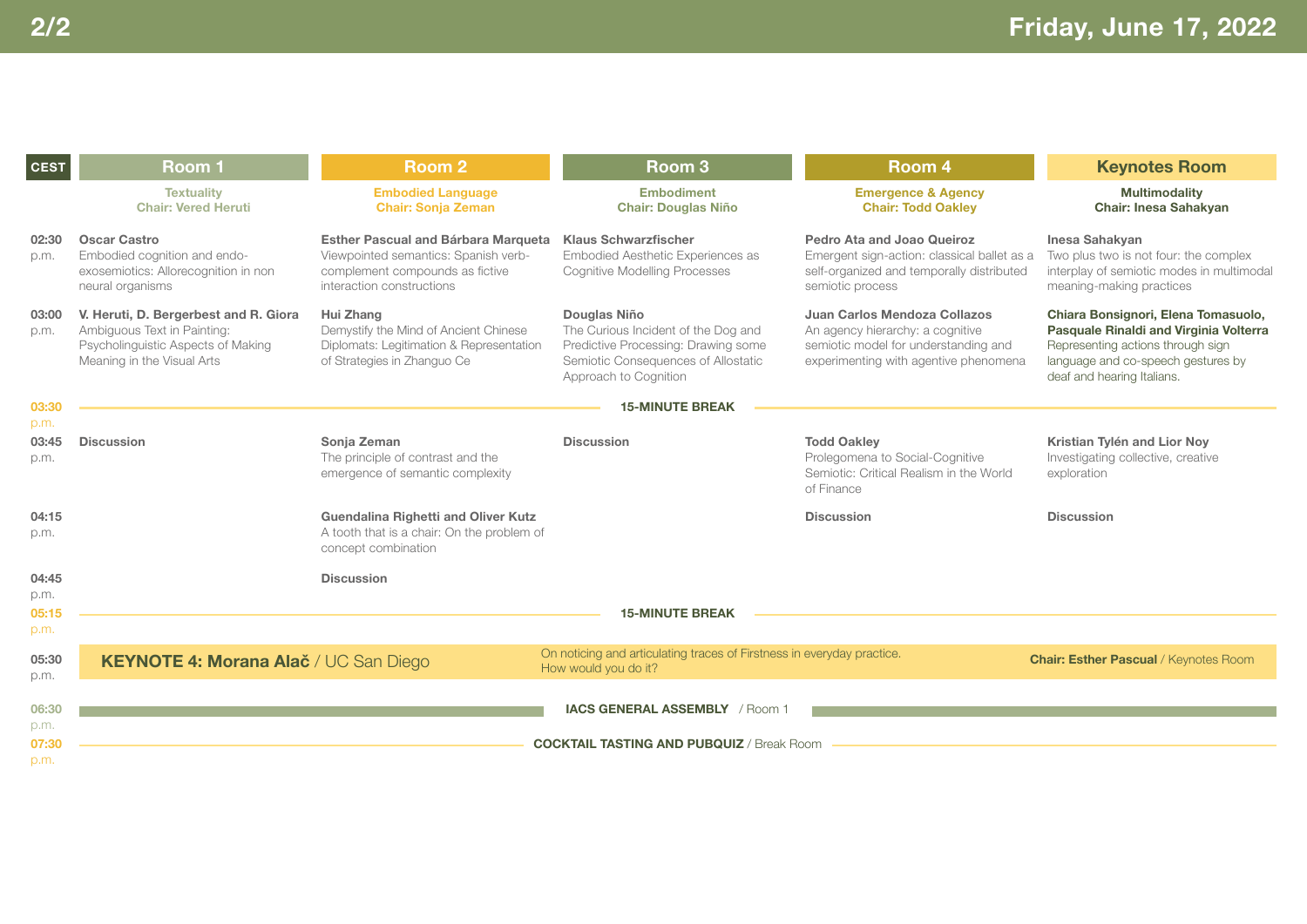| 09:00<br>a.m.         | <b>KEYNOTE 5: Pamela Perniss / University of Cologne</b> |                                                                                                                      | Multimodality and its implications                                                                                                                  |                                                                                                                                                     | <b>Chair: Kurt Fayaerts / Keynotes Room</b>                                                                                        |
|-----------------------|----------------------------------------------------------|----------------------------------------------------------------------------------------------------------------------|-----------------------------------------------------------------------------------------------------------------------------------------------------|-----------------------------------------------------------------------------------------------------------------------------------------------------|------------------------------------------------------------------------------------------------------------------------------------|
| 10:00<br>a.m.         |                                                          |                                                                                                                      | <b>15-MINUTE BREAK</b>                                                                                                                              |                                                                                                                                                     |                                                                                                                                    |
| <b>CEST</b>           | Room 1                                                   | <b>Room 2</b>                                                                                                        | Room <sub>3</sub>                                                                                                                                   | Room 4                                                                                                                                              | <b>Keynotes Room</b>                                                                                                               |
|                       |                                                          | Literature<br><b>Chair: Drishti Magoo</b>                                                                            | <b>Panel: Complexity in Peirce</b><br><b>Chairs: Sebastian Feil, Alin Olteanu</b>                                                                   | <b>Panel: Spaces of Memory</b><br><b>Chair: Göran Sonesson</b>                                                                                      | Phenomenology<br><b>Chair: Oscar Miyamoto</b>                                                                                      |
| 10:15<br>a.m.         |                                                          | Juliana Angel-Osorno<br>Emergence of meaning in reading:<br>evidence from cross-level interaction from<br>marginalia | <b>Frederik Stjernfelt</b><br>Sheets in the Wild                                                                                                    | Göran Sonesson<br>The publication of memory in the past<br>and the present                                                                          | Mouratidou, Zlatev, van de Weijer<br>Experiential and linguistic investment in<br>choice making                                    |
| 10:45<br>a.m.         |                                                          | Drishti Magoo<br>Analysis of the Diaries of Franz Kafka: a<br>cognitive semiotic approach                            | Linda Freyberg<br>Information Visualizations as epistemic<br>Tools - Peirce's concept of diagrammatic<br>reasoning in digital environments          | M. Fabiszak, A. W. Brzezinska,<br>P. Dobkiewicz<br>Streetnames as semiotic resource                                                                 | Simsky, Druzhinin, Kravchenko<br>Constructing Temporality: from Activity<br>Theory to the Semiotics of Present, Past<br>and Future |
| 11:15                 |                                                          |                                                                                                                      | <b>15-MINUTE BREAK</b>                                                                                                                              |                                                                                                                                                     |                                                                                                                                    |
| a.m.<br>11:30<br>a.m. |                                                          | <b>Discussion</b>                                                                                                    | <b>Sebastian Feil</b><br>Conceptual Complexities - A Peircean<br>View                                                                               | <b>Gunnar Sandin</b><br>Agency, memory and visualization in<br>architectural planning. The case of a large<br>scale science facility in Lund Sweden | Aleksandra Koltun<br>Transformations of the everyday lifeworld:<br>an enactive-embodied perspective                                |
| 12:00<br>p.m.         |                                                          |                                                                                                                      | Natasa Lackovic<br>Peirce's triadic diagram as analytical<br>framework for cognition and research in<br>education: thinking with "inquiry graphics" | <b>Discussion</b>                                                                                                                                   | <b>Oscar Mivamoto</b><br>Temporal phenomenology in the Memory<br>System Framework: five levels of<br>complexity                    |
| 12:30<br>p.m.         |                                                          |                                                                                                                      | <b>1,5-HOUR BREAK</b>                                                                                                                               |                                                                                                                                                     |                                                                                                                                    |